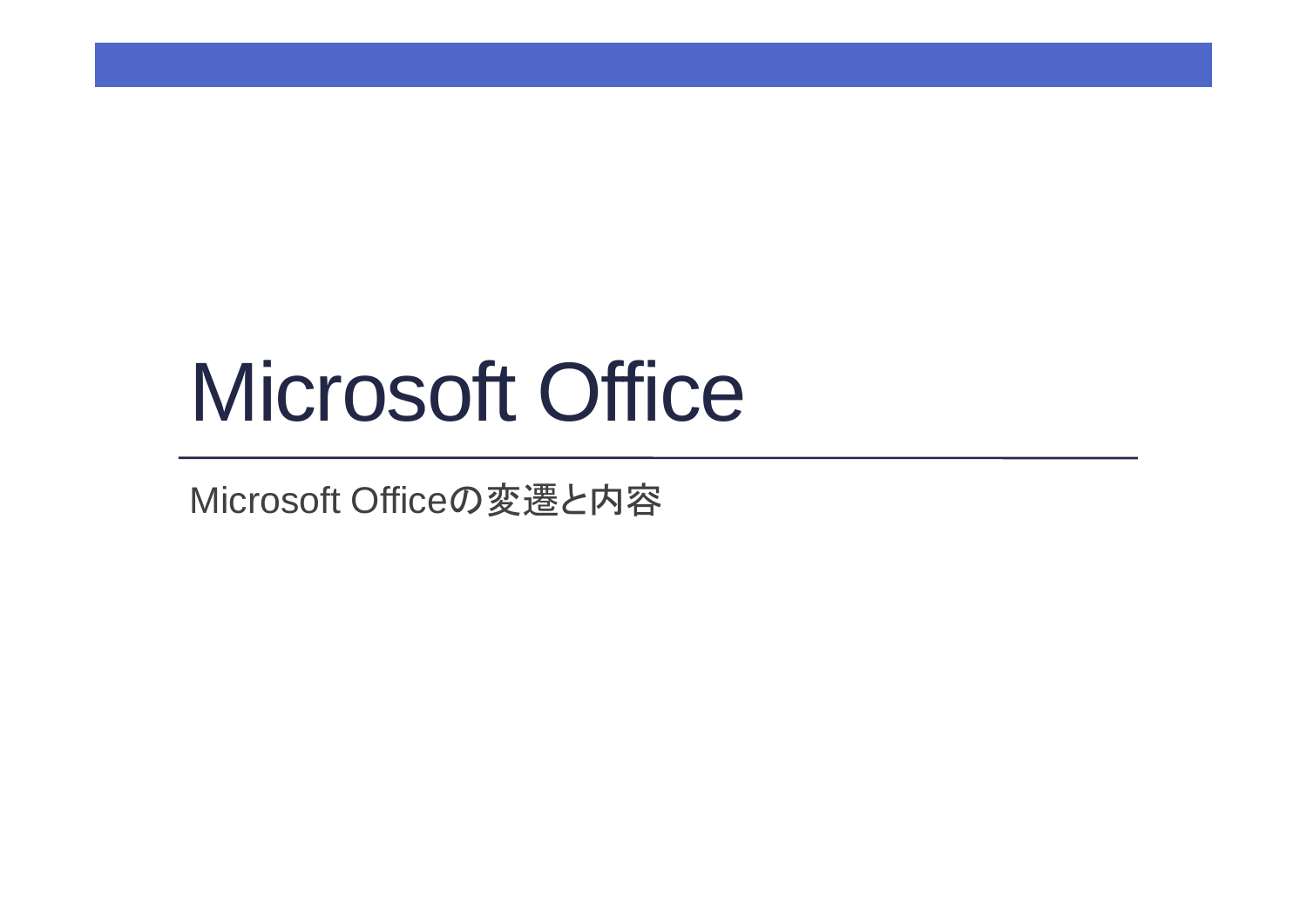#### **2**

## Microsoft Office の変遷(1)

| 名称                                    | 内容                                                                                                            | 発売時期     |
|---------------------------------------|---------------------------------------------------------------------------------------------------------------|----------|
| Microsoft Multiplan                   | 表計算ソフト。Multi-Chart(グラフ)。MS-DOS等                                                                               | 1982年    |
| <b>Multi-Tool Word</b>                | XENIX向け                                                                                                       | 1983年05月 |
| Office for Mac                        | Word 4.0 と Excel 2.20、 PowerPoint 2.01。 セット<br>での販売                                                           | 1989年06月 |
| Office for Windows 1.0                | Windows 3.0 用で、Word for Windows 1.1 と<br>Excel for Windows 2.0, PowerPoint for<br>Windows 2.0                 | 1990年10月 |
| Office 2.9 for Mac                    | Excel 4.0 で初めて AppleScript に対応                                                                                | 1992年    |
| Office for Windows 3.0<br>(Office 92) | 日本語版が追加。 Professional Edition で<br>Access 1.1が加わった。CD-ROM で提供。 Word<br>2.0c, Excel 4.0a, PowerPoint 3.0, Mail | 1992年    |
| Office 4.0                            | Word 6.0, Excel 4.0, PowerPoint 3.0                                                                           | 1994年01月 |
| Office for NT 4.2                     | 32 ビット版の Word 6.0 と Excel 5.0 が含まれ、<br>16 ビット版の PowerPoint 4.0                                                | 1994年06月 |

wikipedia http://ja.wikipedia.org/wiki/Microsoft\_Office より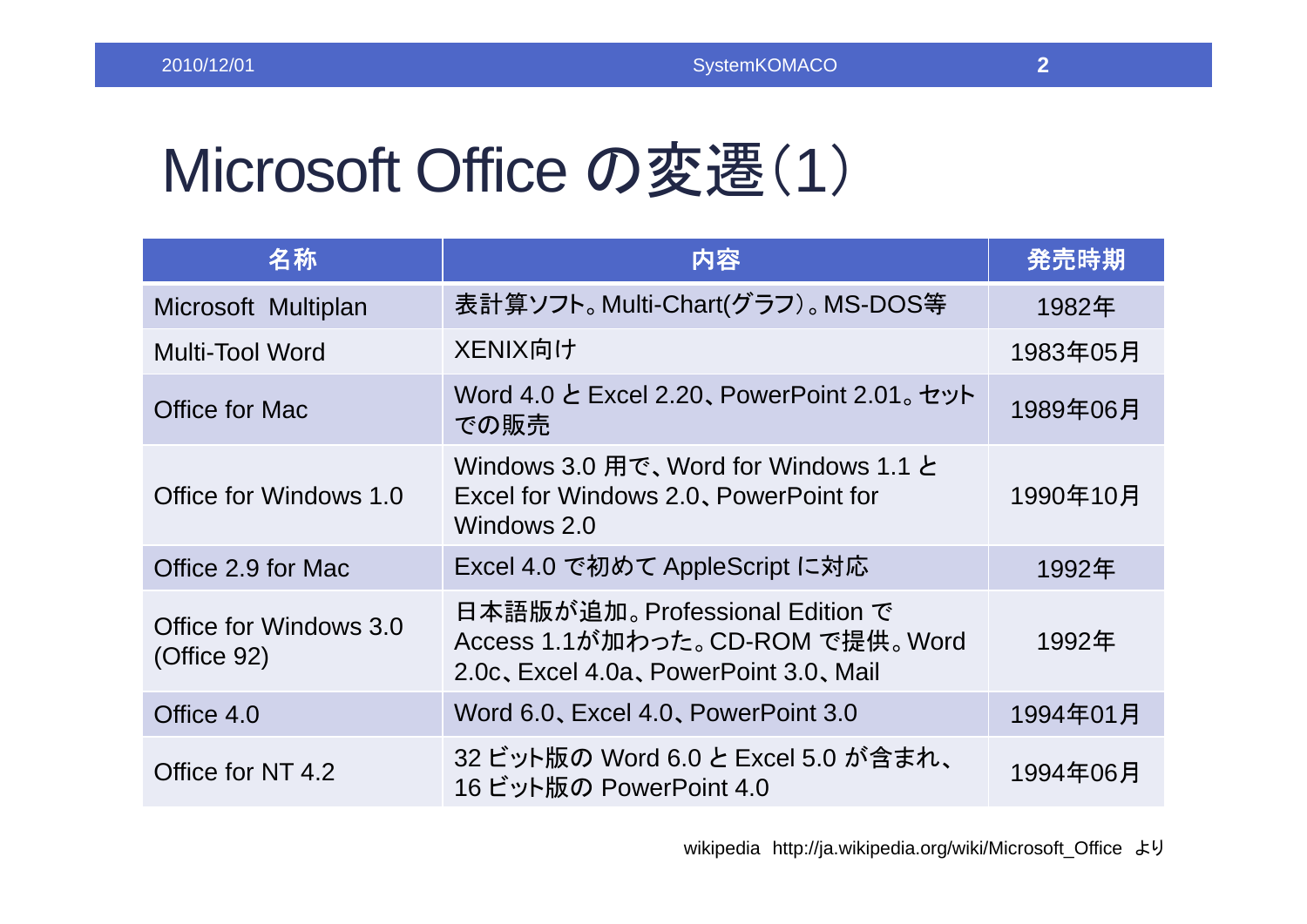### Microsoft Office の変遷(2)

| 名称                                    | 内容                                                                                              | 発売時期  |
|---------------------------------------|-------------------------------------------------------------------------------------------------|-------|
| Office 7 Office 95                    | 完全な 32 ビット版。 Windows 95と同日発売。<br>Windows版の番号が統一。                                                | 1995年 |
| Office 8 Office 97                    | Office アシスタント機能。 ユーザー インターフェイ<br>スがコマンド バーに変更。Outlookが追加。Word<br>98 と Microsoft IME 98 (日本と韓国)  | 1996年 |
| Office 9 Office 2000                  | マクロにデジタル署名の組み込み。フィルの修復<br>機能(強制終了時)。多言語フォント。Publisher と<br>PhotoDraw、Project と FrontPageが追加     | 1999年 |
| Office 9 Office 2001                  | Classic Mac対応。MSゴシックとMS明朝                                                                       | 2000年 |
| Office 10 Office XP<br>(Version 2002) | Windows XPと合わせるために名称変更。日本<br>語版でライセンス認証が要求(最初のバージョン)。<br>作業ウィンドウ機能の追加。スマートタグ機能。手<br>書き文字認識。音声認識 | 2001年 |

wikipedia http://ja.wikipedia.org/wiki/Microsoft\_Office より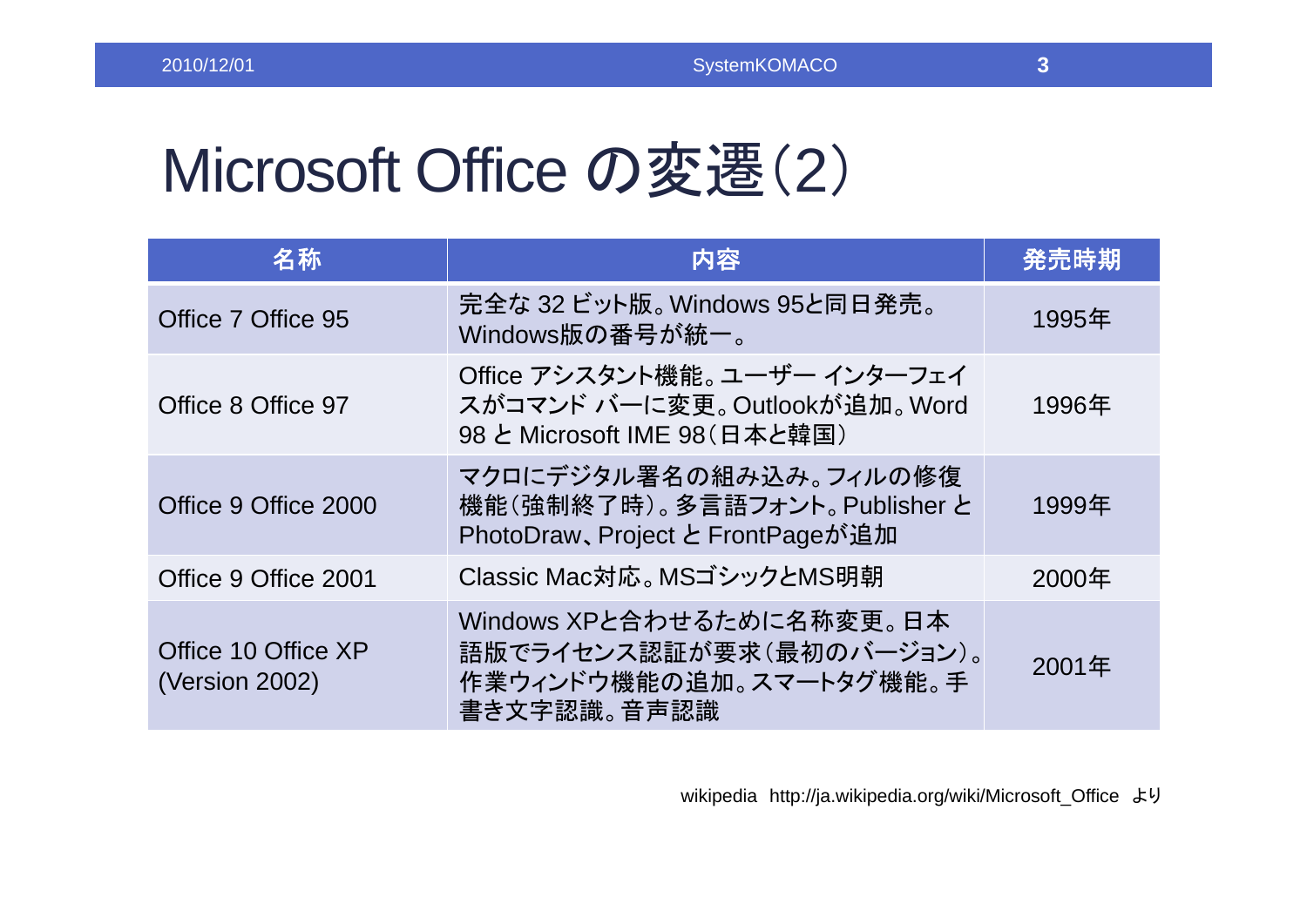### Microsoft Office の変遷(3)

| 名称                                                                | 内容                                                                                                                                                                                                                                                                                                                                                  | 発売時期       |
|-------------------------------------------------------------------|-----------------------------------------------------------------------------------------------------------------------------------------------------------------------------------------------------------------------------------------------------------------------------------------------------------------------------------------------------|------------|
| Office 11<br><b>Microsoft Office System</b><br>2003               | InfoPath と OneNote、InterConnectが追加。<br>XMLドキュメント対応。メニューバー&ツールバー<br>UI搭載の最後のバージョン。                                                                                                                                                                                                                                                                   | 2003年      |
| Office 12<br>the 2007 Microsoft Office<br>system<br>(Office 2007) | Groove と Office serverが追加。 Share Point<br>Designer (FrontPage廃止)。 Office アシスタント<br>廃止。ユーザー インターフェイスがコマンド バー<br>から Fluent User Interface (リボン UI)に変更。<br>配色の制限や Excel のスプレッドシートの制限が<br>緩和。標準のファイル保存形式が Microsoft<br>Office バイナリ ファイル形式から Office Open<br>XML ファイル形式に変更。OpenDocument 形式<br>の対応、XPSドキュメントと PDFドキュメントの保<br>存に対応。化粧箱が紙製からプラスチックの箱に<br>変更。 | 2007年1月30日 |
| Office 13                                                         | 数字が不吉なため(忌数)「14」になった。                                                                                                                                                                                                                                                                                                                               | 発売なし       |

wikipedia http://ja.wikipedia.org/wiki/Microsoft\_Office より

http://www.computerworld.jp/news/sw/58333.html より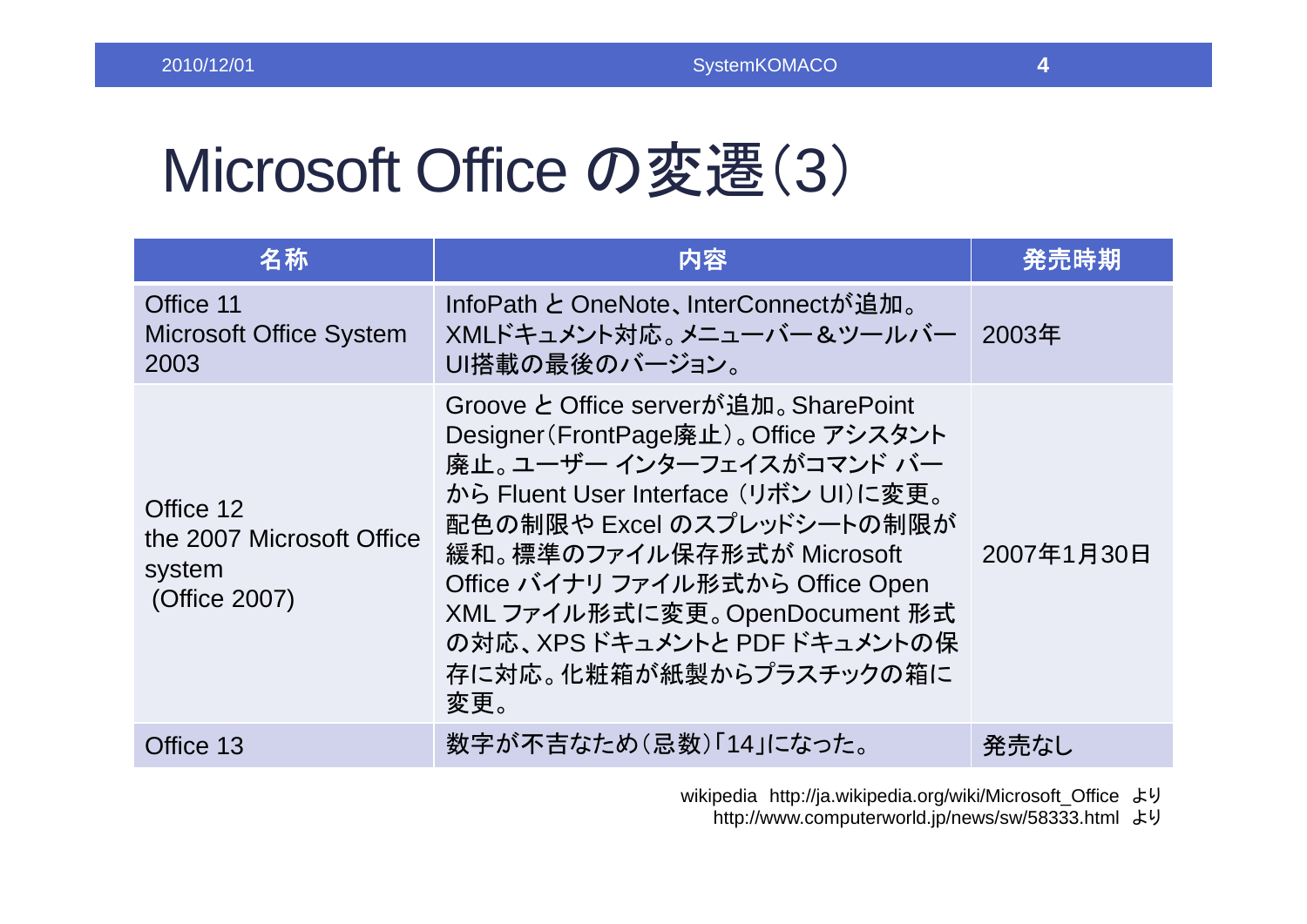### Microsoft Office の変遷(4)

| 名称                       | 内容                                                                                                                                                                              | 発売時期       |
|--------------------------|---------------------------------------------------------------------------------------------------------------------------------------------------------------------------------|------------|
| Office 14<br>Office 2010 | 64bitネイティブ版が登場。日本語版のみアップグ<br>レード版が用意。全製品にFluent User Interface<br>(リボン UI)が採用。IME 2010がOffice XP以降<br>の正規ユーザーに無償提供。化粧箱がWindows<br>7のパッケージと同じ素材・様式。<br>Office Web Appsの提供(6月15日) | 2010年6月17日 |

#### Microsoft Office IME 2010の概要とダウンロードは

http://www.microsoft.com/japan/office/2010/ime/default.mspx

wikipedia http://ja.wikipedia.org/wiki/Microsoft\_Office より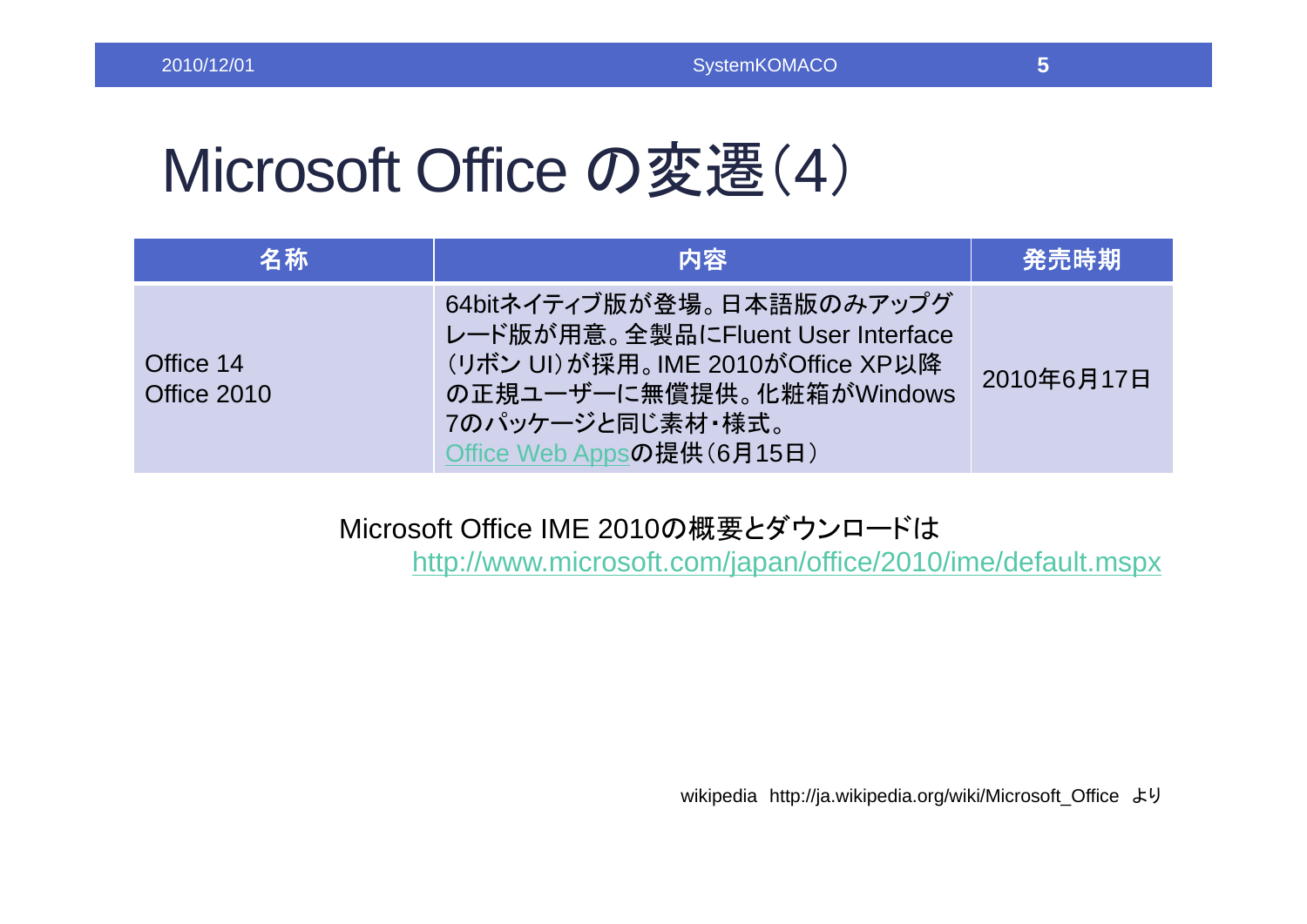#### **6**

## Microsoft Office 95 エディション

|                   | <b>Standard Edition</b> | <b>Professional Edition</b> |
|-------------------|-------------------------|-----------------------------|
| Word              |                         |                             |
| <b>Excel</b>      |                         |                             |
| <b>PowerPoint</b> |                         |                             |
| Schedule+         |                         |                             |
| <b>Access</b>     | $\times$                |                             |
| <b>Bookshelf</b>  |                         |                             |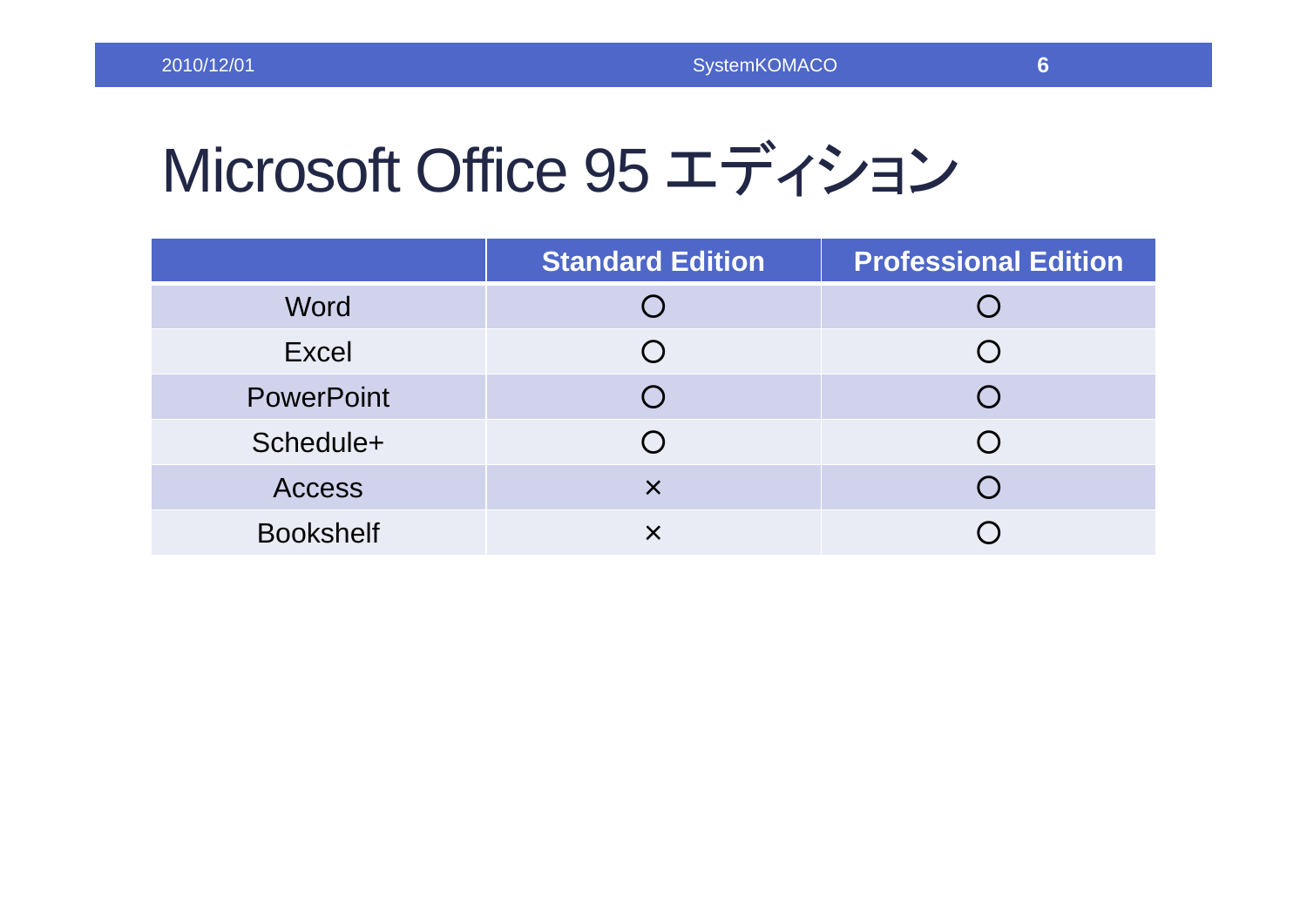### サポート終了:2002 年 2 月28 日

# Microsoft Office 97 エディション

|                            | <b>Personal</b><br><b>Edition</b> | <b>Personal</b><br><b>business</b><br><b>Edition</b> | <b>Standard</b><br><b>Edition</b> | <b>Professional</b><br><b>Edition</b> | <b>Developer</b><br><b>Edition</b> |
|----------------------------|-----------------------------------|------------------------------------------------------|-----------------------------------|---------------------------------------|------------------------------------|
| Word 97                    | O                                 | $\times$                                             | $\bigcirc$                        | O                                     | $\bigcirc$                         |
| Excel                      | $\bigcirc$                        | $\bigcirc$                                           | $\bigcirc$                        | $\bigcirc$                            |                                    |
| Outlook 97                 | $\bigcirc$                        | $\bigcirc$                                           | $\bigcirc$                        | $\bigcirc$                            |                                    |
| <b>PowerPoint</b>          | $\times$                          | $\times$                                             | $\bigcirc$                        | $\bigcirc$                            | $\bigcap$                          |
| <b>Access</b>              | $\times$                          | $\times$                                             | $\times$                          | O                                     | $\bigcap$                          |
| Publisher 97               | $\times$                          | $\times$                                             | $\times$                          | $\times$                              | $\times$                           |
| Developer<br>Tools and SDK | $\boldsymbol{\mathsf{X}}$         | $\times$                                             | $\times$                          | $\times$                              |                                    |
| Word 98                    | O                                 | $\bigcirc$                                           | $\bigcap$                         | $\bigcirc$                            | $\bigcap$                          |
| Outlook 98                 | O                                 | $\times$                                             | $\left( \ \right)$                | $\bigcap$                             | $\bigcap$                          |
| Publisher 98               | $\times$                          | $\times$                                             | $\times$                          | $\times$                              | $\times$                           |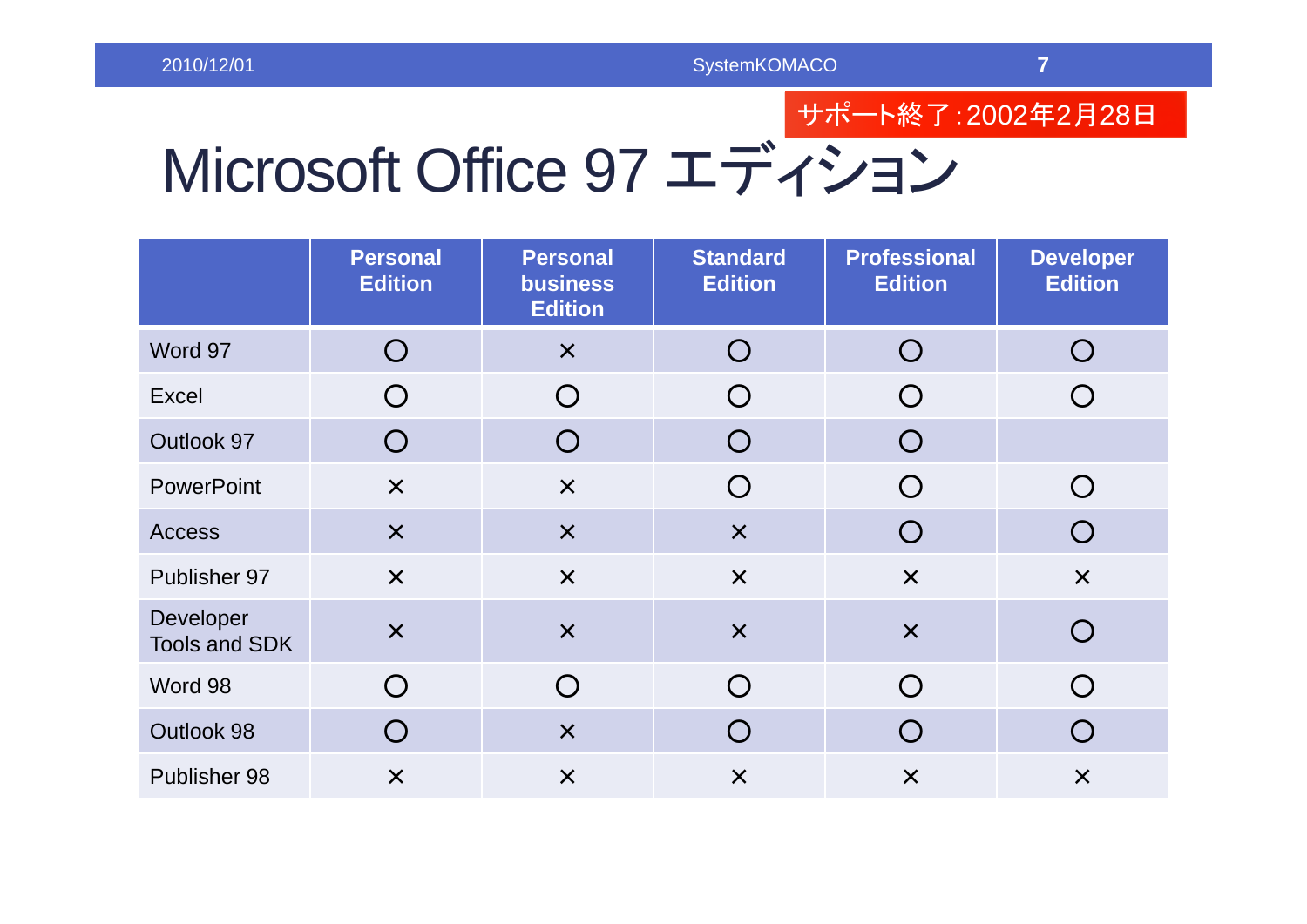### サポート終了:2009 年 7 月14 日

## Microsoft Office 2000 エディション

|                                   | <b>Personal</b><br><b>Edition</b>             | <b>Standard</b><br><b>Edition</b>           | <b>Professional</b><br><b>Edition</b> | <b>Premium</b>                                  | <b>Developer</b>   |
|-----------------------------------|-----------------------------------------------|---------------------------------------------|---------------------------------------|-------------------------------------------------|--------------------|
| Word                              | $\bigcirc$                                    | ( )                                         | ( )                                   | $\left( \begin{array}{c} 1 \end{array} \right)$ | $\left( \ \right)$ |
| Excel                             | $\left(\begin{array}{c} 1 \end{array}\right)$ | $\left(\begin{array}{c} \end{array}\right)$ | ( )                                   |                                                 |                    |
| <b>Outlook</b>                    | $\bigcirc$                                    | $\overline{()}$                             | $\left( \ \right)$                    | $\overline{()}$                                 | $\bigcirc$         |
| <b>PowerPoint</b>                 | $\times$                                      | ( )                                         |                                       |                                                 |                    |
| <b>Access</b>                     | $\times$                                      | $\times$                                    |                                       | ( )                                             |                    |
| Publisher                         | $\times$                                      | $\times$                                    |                                       |                                                 |                    |
| <b>FrontPage</b>                  | $\times$                                      | $\times$                                    | $\times$                              | ( )                                             |                    |
| PhotoDraw                         | $\times$                                      | $\times$                                    | $\times$                              |                                                 |                    |
| <b>Developer Tools</b><br>and SDK | $\times$                                      | $\times$                                    | $\times$                              | $\times$                                        |                    |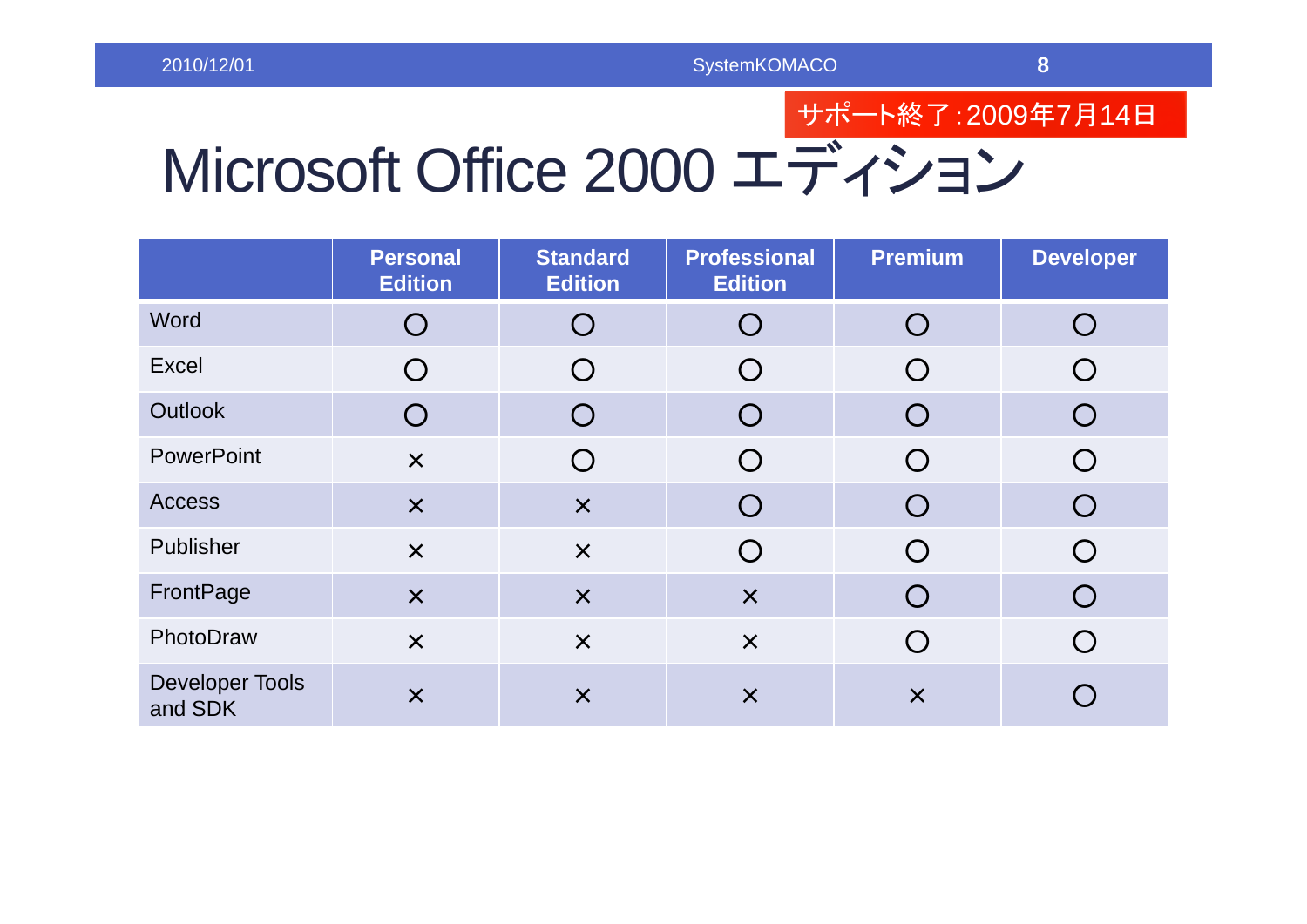サポート終了:2011 年 7 月12 日

## Microsoft Office XP(2002) エディション

|                        | <b>Personal</b>           | <b>Standard</b>                               | <b>Professional</b><br><b>Edition</b> | <b>Professional</b><br><b>Special</b>         | <b>Developer</b>   |
|------------------------|---------------------------|-----------------------------------------------|---------------------------------------|-----------------------------------------------|--------------------|
|                        | <b>Retail &amp; OEM</b>   | <b>Retail &amp; VL</b>                        | <b>Retail &amp; OEM</b><br>&VL        | Retail                                        | Retail             |
| Word                   | $\bigcirc$                | $\bigcirc$                                    | $\left( \right)$                      | $\left( \right)$                              | $\left( \right)$   |
| <b>Excel</b>           | $\bigcirc$                | ( )                                           | $\left( \ \right)$                    | ( )                                           | $\overline{()}$    |
| <b>Outlook</b>         | $\bigcirc$                | $\bigcirc$                                    | $\left( \right)$                      | ( )                                           | $\bigcap$          |
| <b>PowerPoint</b>      | $\times$                  | $\left(\begin{array}{c} 1 \end{array}\right)$ |                                       |                                               |                    |
| <b>Access</b>          | $\boldsymbol{\mathsf{X}}$ | $\times$                                      | ( )                                   | $(\ )$                                        | $\left( \right)$   |
| Publisher              | $\overline{\mathsf{x}}$   | $\times$                                      | <b>OEM</b> only                       | $\left(\begin{array}{c} 1 \end{array}\right)$ | $\times$           |
| FrontPage              | $\overline{\mathsf{X}}$   | $\times$                                      | VL only                               | $\times$                                      | $\left( \ \right)$ |
| <b>Developer Tools</b> | $\times$                  | $\times$                                      | $\times$                              | $\times$                                      |                    |

Retail版:小売り(パッケージ版、製品版)。 OEM版:プリインストール。搭載されたパソコンのみ使用可能。 VL版:ボリュームライセンス。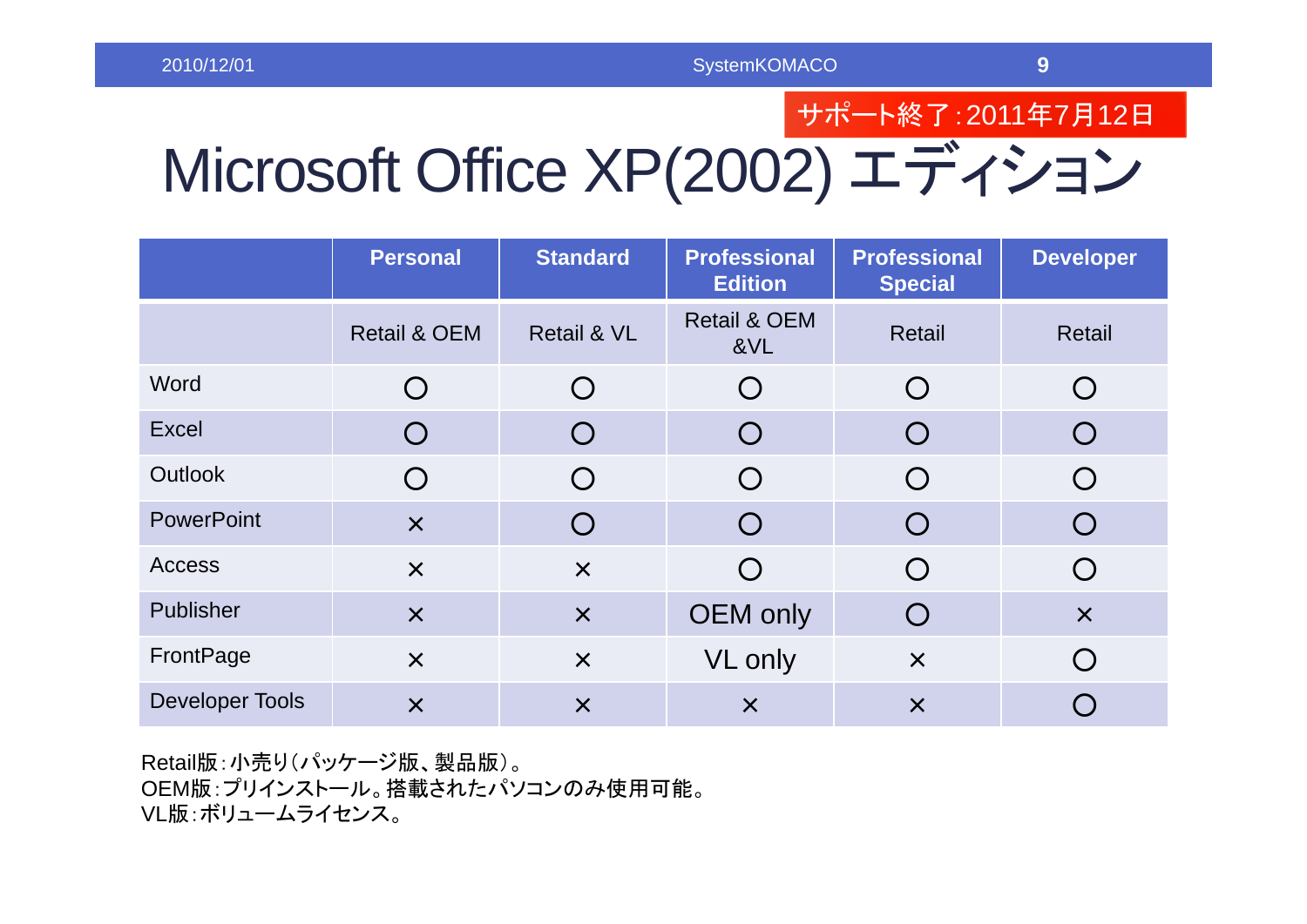#### サポート終了:2014 年 4 月 8 日

## 2003 Microsoft Office system エディション

|                   | <b>Personal</b>           | <b>Standard</b>        | <b>Professional</b><br><b>Edition</b> | <b>Professional</b><br><b>Enterprise Edition</b> |
|-------------------|---------------------------|------------------------|---------------------------------------|--------------------------------------------------|
|                   | <b>Retail &amp; OEM</b>   | <b>Retail &amp; VL</b> | <b>Retail &amp; OEM</b>               | <b>VL</b>                                        |
| Word              |                           | $\bigcap$              |                                       |                                                  |
| <b>Excel</b>      |                           | $\bigcap$              |                                       |                                                  |
| <b>Outlook</b>    |                           | $\bigcirc$             |                                       |                                                  |
| <b>PowerPoint</b> | $\overline{\mathsf{x}}$   | $\bigcirc$             |                                       |                                                  |
| Publisher         | $\boldsymbol{\mathsf{X}}$ | $\times$               |                                       |                                                  |
| <b>Access</b>     | $\times$                  | $\times$               |                                       | $\times$                                         |
| <b>InfoPath</b>   | $\times$                  | $\times$               | $\times$                              | $\times$                                         |

Retail版:小売り(パッケージ版、製品版)。 OEM版:プリインストール。搭載されたパソコンのみ使用可能。 VL版:ボリュームライセンス。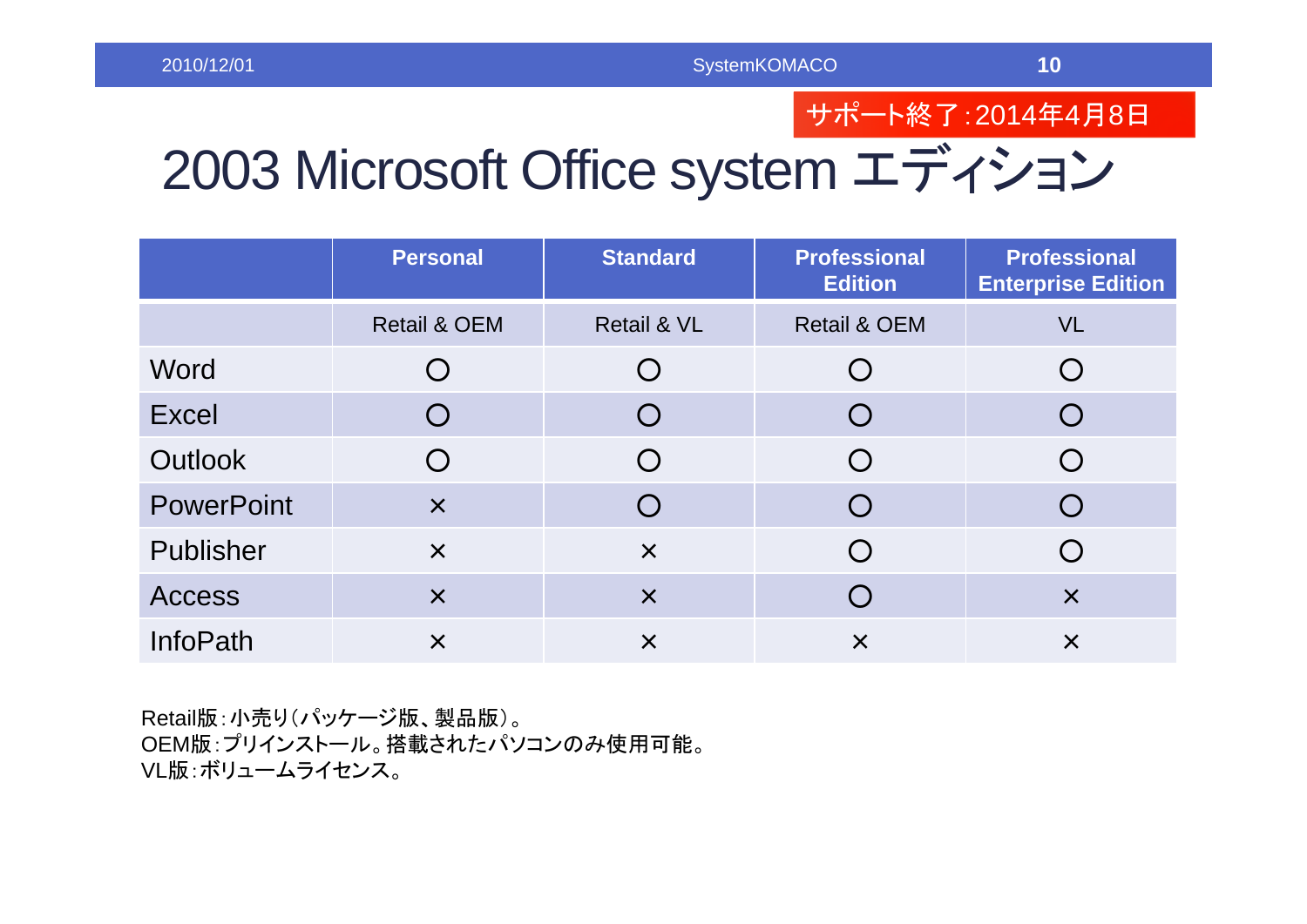#### サポート終了:2017 年 4 月11 日

## 2007 Microsoft Office system エディション

|                   | <b>Personal</b>                   | <b>Personal</b><br>with<br><b>PowerPoint</b> | <b>Standard</b>         | <b>Professional</b>               | <b>Ultimate</b>         | <b>Professional</b><br><b>Plus</b> | <b>Enterprise</b> |
|-------------------|-----------------------------------|----------------------------------------------|-------------------------|-----------------------------------|-------------------------|------------------------------------|-------------------|
|                   | <b>Retail &amp;</b><br><b>OEM</b> | <b>OEM</b>                                   | Retail & VL             | <b>Retail &amp;</b><br><b>OEM</b> | <b>Retail</b>           | <b>VL</b>                          | <b>VL</b>         |
| Word              | $\bigcirc$                        | $\bigcirc$                                   | $\bigcirc$              | $\bigcirc$                        | $\bigcirc$              | $\bigcirc$                         | $\bigcirc$        |
| Excel             | $\bigcirc$                        | $\bigcirc$                                   | $\bigcirc$              | $\bigcirc$                        | $\bigcap$               | $\bigcirc$                         | $\bigcirc$        |
| Outlook           | $\bigcirc$                        | $\bigcap$                                    | $\bigcirc$              | $\bigcirc$                        | $\bigcap$               | $\bigcirc$                         | $\bigcirc$        |
| <b>PowerPoint</b> | $\times$                          | $\bigcirc$                                   | $\bigcirc$              | $\bigcirc$                        | $\overline{()}$         | $\bigcirc$                         | $\bigcirc$        |
| Publisher         | $\times$                          | $\times$                                     | $\times$                | $\bigcirc$                        | $\bigcirc$              | $\bigcirc$                         | $\bigcirc$        |
| Access            | $\times$                          | $\times$                                     | $\times$                | $\bigcirc$                        | $\bigcap$               | $\bigcirc$                         | $\bigcirc$        |
| <b>InfoPath</b>   | $\times$                          | $\boldsymbol{\mathsf{X}}$                    | $\times$                | $\times$                          | $\bigcirc$              | $\bigcirc$                         | $\bigcirc$        |
| OneNote           | $\boldsymbol{\mathsf{X}}$         | $\boldsymbol{\mathsf{X}}$                    | $\times$                | $\times$                          | $\bigcirc$              | $\times$                           | $\bigcirc$        |
| Groove            | $\times$                          | $\times$                                     | $\times$                | $\times$                          | $\bigcirc$              | $\boldsymbol{\mathsf{X}}$          | $\bigcirc$        |
| Communicator      | $\overline{\mathsf{x}}$           | $\overline{\mathsf{x}}$                      | $\overline{\mathsf{x}}$ | $\times$                          | $\overline{\mathsf{x}}$ | $\bigcirc$                         | $\bigcirc$        |